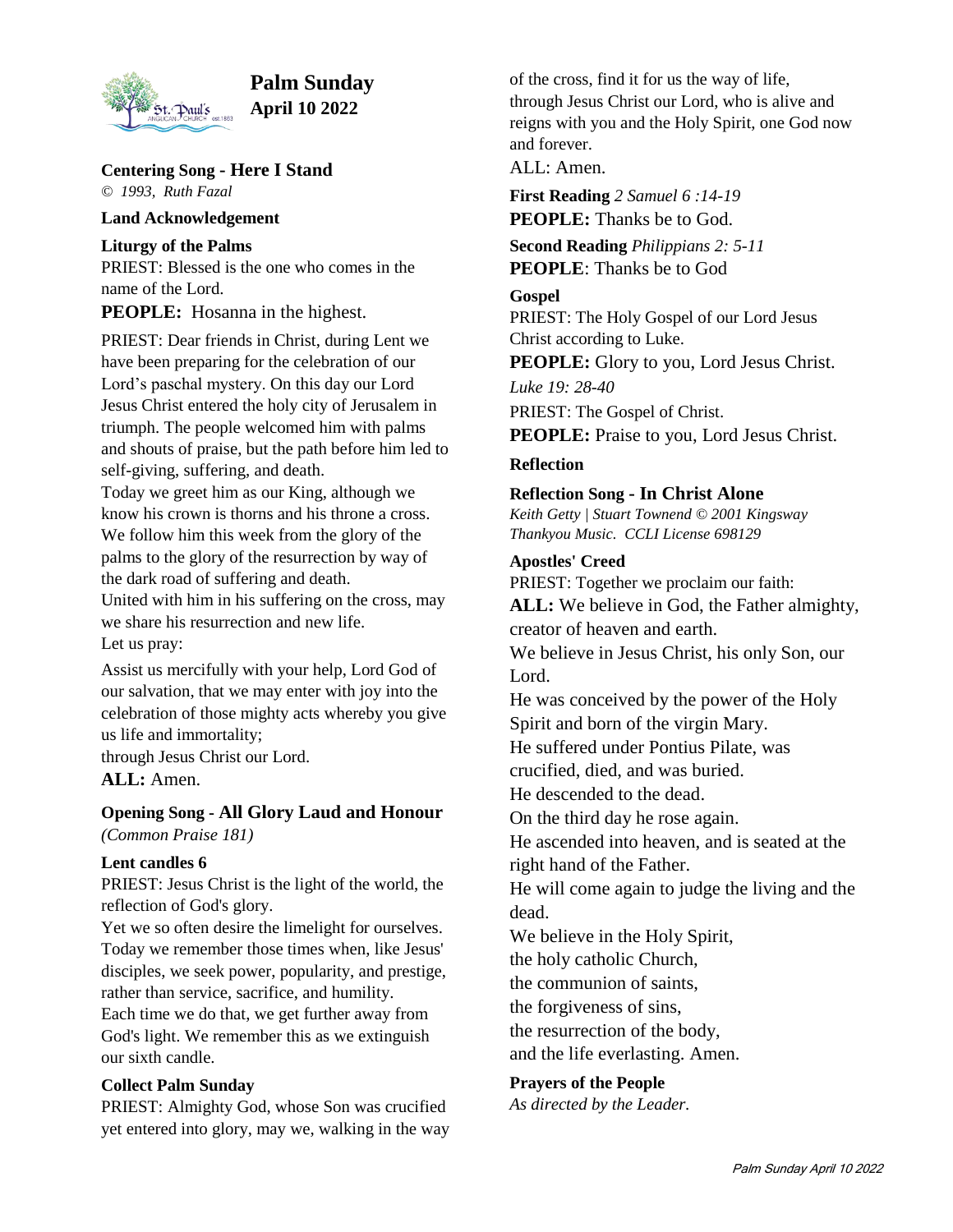#### **The Confession**

PRIEST: Dear friends in Christ, God is steadfast in love and infinite in mercy.

He welcomes sinners and invites them to his table. Let us confess our sins, confident in God's forgiveness. Most merciful God,

ALL: we confess that we have sinned against you in thought, word, and deed, by what we have done, and by what we have left undone. We have not loved you with our whole heart; we have not loved our neighbours as ourselves.

We are truly sorry and we humbly repent. For the sake of your Son Jesus Christ, have mercy on us and forgive us, that we may delight in your will, and walk in your ways, to the glory of your name. Amen

## **The Absolution**

**The Peace**

PRIEST: The peace of the Lord be always with you.

**PEOPLE**: And also with you.

## **Prayer over the Gifts - Palm Sunday**

PRIEST: God our Provider, You have not fed us with bread alone, but with words of grace and life. Bless us and these Your gifts which we receive from Your bounty, through Jesus Christ our Lord. **ALL**: Amen.

#### **Eucharistic Prayer 2**

PRIEST: The Lord be with you. **PEOPLE:** And also with you.

PRIEST: Lift up your hearts.

**PEOPLE:** We lift them to the Lord.

PRIEST: Let us give thanks to the Lord our God. **PEOPLE**: It is right to give our thanks and praise.

PRIEST: We give you thanks and praise ...

… he brings us into the light of your presence. Now with all creation we raise our voices to proclaim the glory of your name.

**ALL:** Holy, holy, holy Lord, God of power and might, heaven and earth are full of your glory. Hosanna, in the highest.

Blessed is the one who comes in the name of the Lord. Hosanna in the highest.

PRIEST: Holy and gracious God …

… with the Holy Spirit in the holy Church, now and for ever.

## **PEOPLE:** Amen.

## **The Lord's Prayer**

**ALL:** Our Father, who art in heaven,

hallowed be thy name,

thy kingdom come, thy will be done,

on earth, as it is in heaven.

Give us this day our daily bread.

And forgive us our trespasses,

as we forgive those who trespass against us. And lead us not into temptation, but deliver us

from evil.

For Thine is the kingdom, the power, and the glory, for ever and ever. Amen.

## **Breaking of the Bread 2**

PRIEST: We break this bread to share in the body of Christ.

ALL: We, being many, are one body, for we all share in the one bread.

## **Pre-communion**

PRIEST: The gifts of God for the People of God. **ALL:** Thanks be to God.

## **Communion Song - You Are My All in All**

*Dennis Jernigan © 1991 Shepherd's Heart Music/Sovereign Lifestyle Music CCLI License 698129*

## **Prayer after Communion - Palm Sunday**

PRIEST: God our help and strength, you have satisfied our hunger with this eucharistic food. Strengthen our faith, that through the death and resurrection of your Son, we may be led to salvation, for he is Lord now and for ever. ALL: Amen.

## **Doxology**

**ALL:** Glory to God whose power, working in us, can do infinitely more than we can ask or imagine.

Glory to God from generation to generation, in the Church and in Christ Jesus, for ever and ever. Amen.

## **Blessing**

PRIEST: May the Lord Jesus Christ, who walks on wounded feet, walk with you to the end of the road.